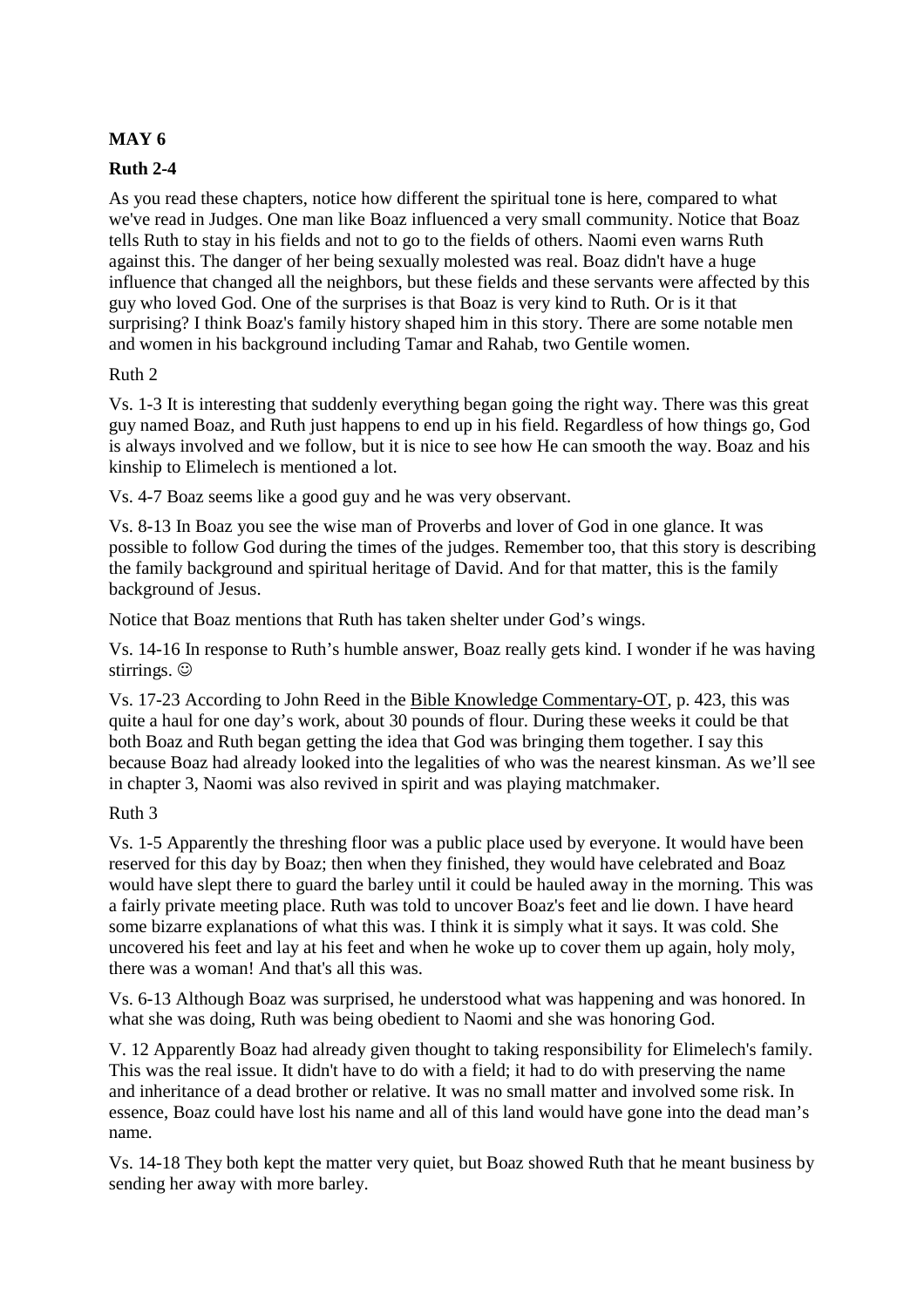### Ruth 4

Vs. 1-6 So, the other redeemer just happened to pass by. What a break. Notice v. 6. The risk was that the child would be called the son of Mahlon, who was the heir of Elimelech and husband of Ruth. This guy was afraid of having his name lost and his property belonging, not just to his son through Ruth in the name of Mahlon, but to those of another family. Boaz had no fear of this because he knew he was following the Lord.

Vs. 7-10 Here is the public ceremony of the one guy giving up his right as a redeemer. This is very significant and very symbolic that Boaz is now recognized as the redeemer.

Vs. 11-12 Notice that the people knew the family heritage of Boaz. Boaz's background was special in that two Gentile women were part of it, and Boaz was in the lineage of the Messiah.

Vs. 13-17 Don't you like a happy ending, finally? If Samuel was writing this, it was probably after he had anointed that teenage boy, David, to be the future king of Israel.

Vs. 18-22 Notice here that although Boaz had a son who should have been named for Ruth's first husband, Mahlon, God honored Boaz. Boaz is the named father of Obed in the line of David.

One slight tension in this text is that we can pinpoint the time when Boaz and Ruth lived, because of the lineage of David, from Boaz to David. But between Boaz and Salmon there are about 250-300 years. Now, people back then did live a little longer than today, but obviously some of the people in between are not mentioned. But this isn't a huge problem. It was common to call someone the "son" of a famous forefather. For example, Jesus is called "the son of David" meaning the descendant of David, not the immediate birth son of David.

## **John 4:43-54**

Vs. 43-45 Although Jesus went to Galilee, He didn't go back to Nazareth. It is only in Nazareth, twice, that the words of v. 44 are quoted. Nazareth (in the territory of Zebulun) was His own country. Instead, Jesus went to live in Capernaum (in the territory of Naphtali).

Vs. 46-50 Jesus' sharp response to the official was to see how sincere he was. The man was humble and was not there to see a sign, but to save his son. The fact that he came to Jesus meant that he believed. That Jesus simply told him to go, and that his son would be well without Jesus going with him, is a great proof of the faith of this man.

Vs. 51-54 The impact of this man meeting his servants must have been known among the disciples. The apostle John knew, so the others must have known also.

The thing in this passage that speaks to me as a disciple is in vs. 50 and 53. The correspondence between hearing what Jesus said, believing His Word and doing it is what makes a disciple. Jesus never would have found this kind of faith in Nazareth. I think Jesus wants this kind of faith among His laborers in the harvest who make disciples, who also have this same kind of faith.

We forget in all of this proof of Jesus' identity, that as we work in the harvest we are introducing people to the only person who can make sense of this tragedy on earth. We obey, but we are compelled because of His amazing love and gentleness. He suffered so that we can be saved. We follow out of love and give our lives so that others can know Him and be saved and follow Him. We spend our lives so that disciples can be made who will make disciples for Him into the generations to come, until He comes. And He is loving and compassionate. He is our source of hope and He hears when we cry out to Him.

#### **Psalm 105:16-36**

We are in the middle of a psalm, probably written by David, celebrating the faithfulness of God to Abraham in saving Israel and giving them order through David. Underline or circle every occurrence of *He,* and see if that helps you get to the point of this psalm and what it means to us.